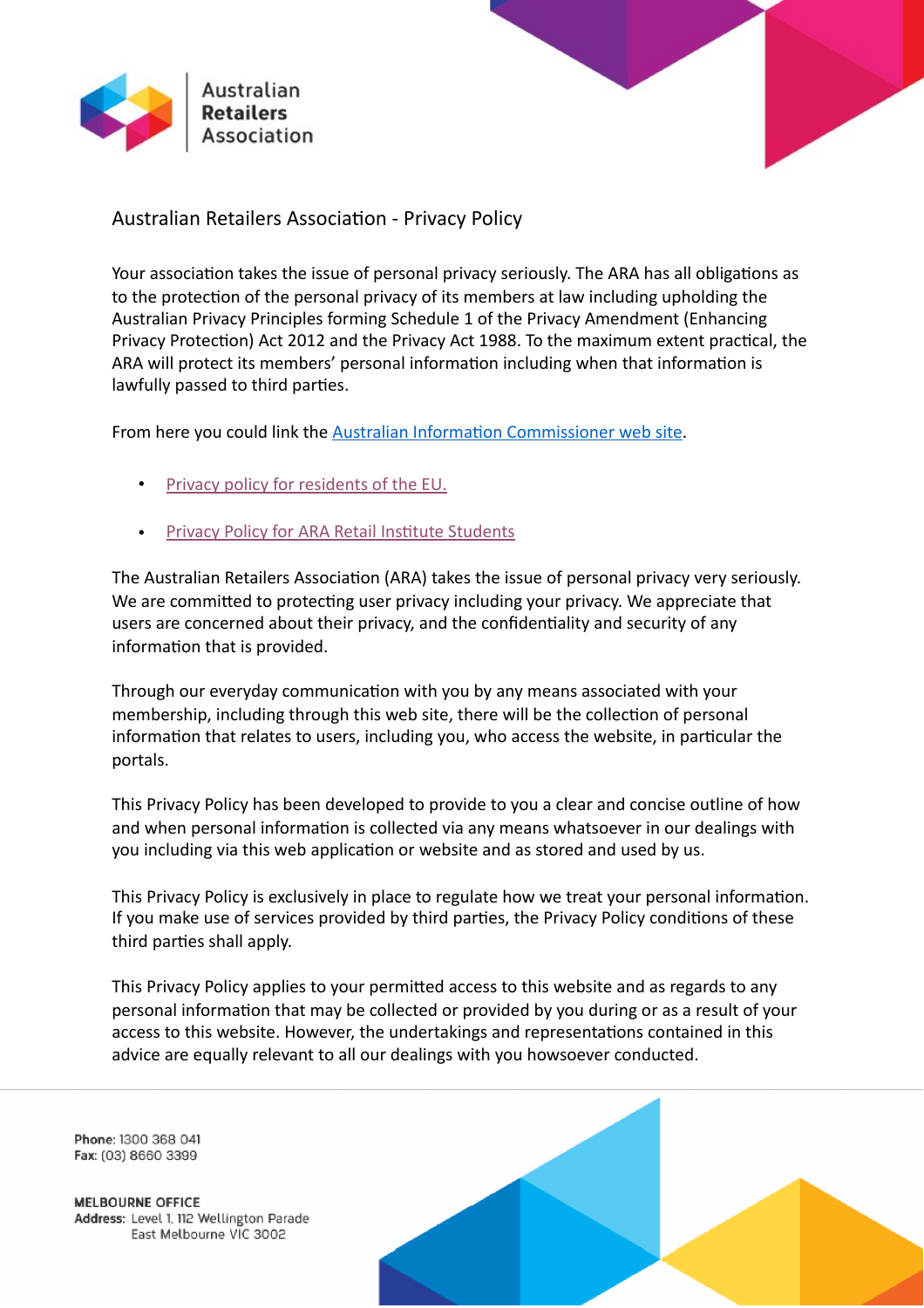



## 1.2 Information Collected

When you visit the Australian Retailers Association including the web application, website or apps, our web measurement tool and Internet Service Providers record anonymous information for statistical purposes, including:

- $-$  type of browser, computer or phone platform and screen resolution you are using;
- your traffic patterns through our site such as:
	- o the date and time of your visit to the site;
	- o the pages you accessed and documents downloaded;
	- o the previous page you visited prior to accessing our site;  $-$  the Internet address of the server accessing our site; and  $-$  what activities you actioned whilst accessing the website.

As you will appreciate in order to provide the services available via the website it is necessary to at all times to identify you, but we will not use or disclose your personal information to unauthorised third parties except where required under a law, for example, a law enforcement agency may exercise a warrant to inspect our service providers' logs. We will also use this information to conduct statistical and performance analyses or to prosecute unauthorised use of our website. The information remains anonymous whenever possible. We reserve the right to carry out personalised campaigns using the personal information that you have permitted social networks to share with third parties. In this regard, we shall refer to the privacy policies of the social networks in question.

We gather, process, and use personal information only with your consent, unless already permitted by legal statutes. If consent is given electronically within the context of our online offerings, we shall fulfill our legal obligation to give you proper notification of this. We do not knowingly collect any information from anyone under 13 years of age. By using our website or our Apps or any services provided by us, you consent to us collecting any personal information concerning you and you specifically consent to us collecting any Sensitive Information about you as that term is defined under the Australian Privacy Principles. 

You acknowledge that if you tick on the capacity box then you represent to us that you are not subject to a guardianship of any kind and that you have the legal capacity to understand the extent and scope of this privacy policy. Please note that if you are under the age of

Phone: 1300 368 041 Fax: (03) 8660 3399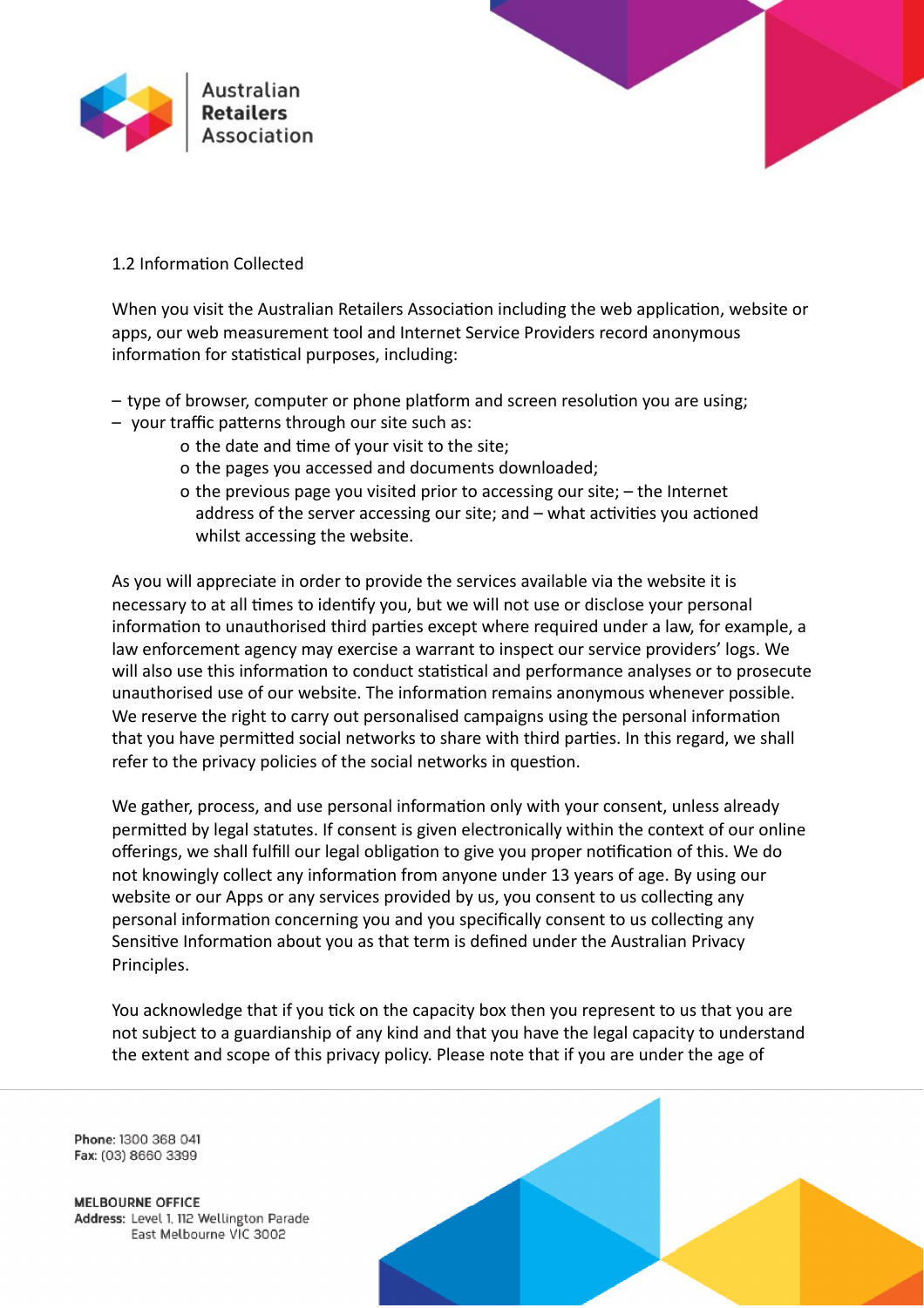

eighteen years of age then you are by law subject to a guardianship either in favour of your parents or in favour of some persons through other legal means.

You acknowledge that you may be required to provide certain personal information, which may be utilised and accessed by Managers / Nominees / Owners / Existing Staff in the course of their normal employment. In allowing access you acknowledge that whilst we will take all reasonable steps to protect your information, we cannot be held accountable if they fail to abide by the legal obligations in dealing with your Personal Information.

We collect information you provide to us when you visit our Site, become a subscriber or a member of the ARA, or otherwise interact with us, including your name, address, telephone number, email address, and payment information. If you serve as a speaker, sponsor or partner at our events, we collect your social media, blog usernames or URLs, as well as your photograph and biography. For employees of member companies, exhibitors and sponsors, we collect information related to your employment, from you or your employer, including the company name, address, phone number, and your title. If you post your resume to or apply for a position through the ARA job board or jobs ready program, we collect information related to your posting and application including your name, contact information, educational and professional history. The ARA may collect information about you from other members, partners and sources outside of the ARA who provide data for marketing purposes.

### 1.3 Use of your data

We may use your personal information as needed in order to design and continually improve our services or the services that we may recommend to you from time to time; such services may not be directly provided by us but may be provided by any one or more of our Collaborative Partners. In addition, we may use your information to communicate with you.

We may use the information we collect for any lawful purpose, including:

- To organise any ARA related events, including to promote events and send communications regarding event registration and participation;
- To facilitate attendance at events, including engaging speakers and exhibitors, or helping to provide housing and other event services;
- For membership purposes, such as to provide information related to your membership account, support, retail advices and assistance and other member benefits;
- To provide communications to which you subscribe or that are relevant to you;



Phone: 1300 368 041 Fax: (03) 8660 3399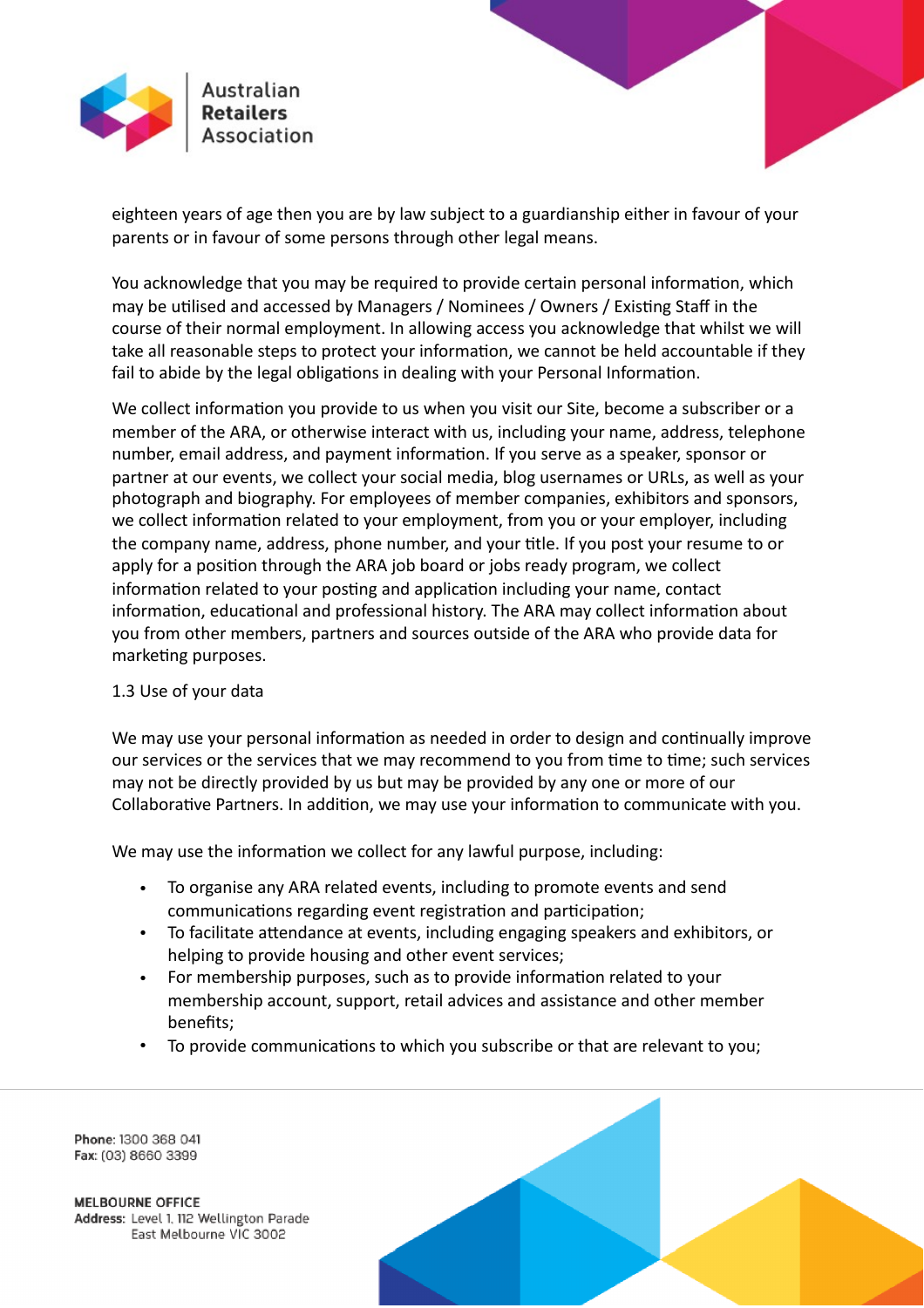



- To publish data on job boards;
- To administer testing;
- To promote ARA services:
- To deliver publications;
- To respond to your inquiries;
- For fundraising purposes;
- For business purposes, such as analytics, research, marketing, recruitment, and operational purposes;
- To comply with the law: and/or
- As otherwise disclosed at the time information is collected.

This includes: that we will, where appropriate, inform you about new aspects or functionality about our services; we may also use your data to keep you regularly informed about products, services and certain events from our range of services that might be of interest to you. In any such communication, you will find a link labeled 'To unsubscribe", please click 'here'. By clicking on 'here', you will receive no further information relating to the respective account. For the purpose of this Privacy Statement, the term "Collaborative Partner" means any third party who has integrated their services with our services so as to form a composite solution with value added benefits.

# Information Sharing

We may share information that identifies you individually with third parties, including the following: 

- With third parties that perform services on our behalf, including data storage providers, financial services, technology vendors, email service providers, marketing and advertising providers, and service providers used to assist with our events and activities:
- We also share limited information to third party partners who we have an existing agreement with;
- With attendees of our events regarding information related to the event, such as exhibitor and sponsor attendance;
- With your consent; or as otherwise disclosed at the time of data collection or sharing.

Phone: 1300 368 041 Fax: (03) 8660 3399

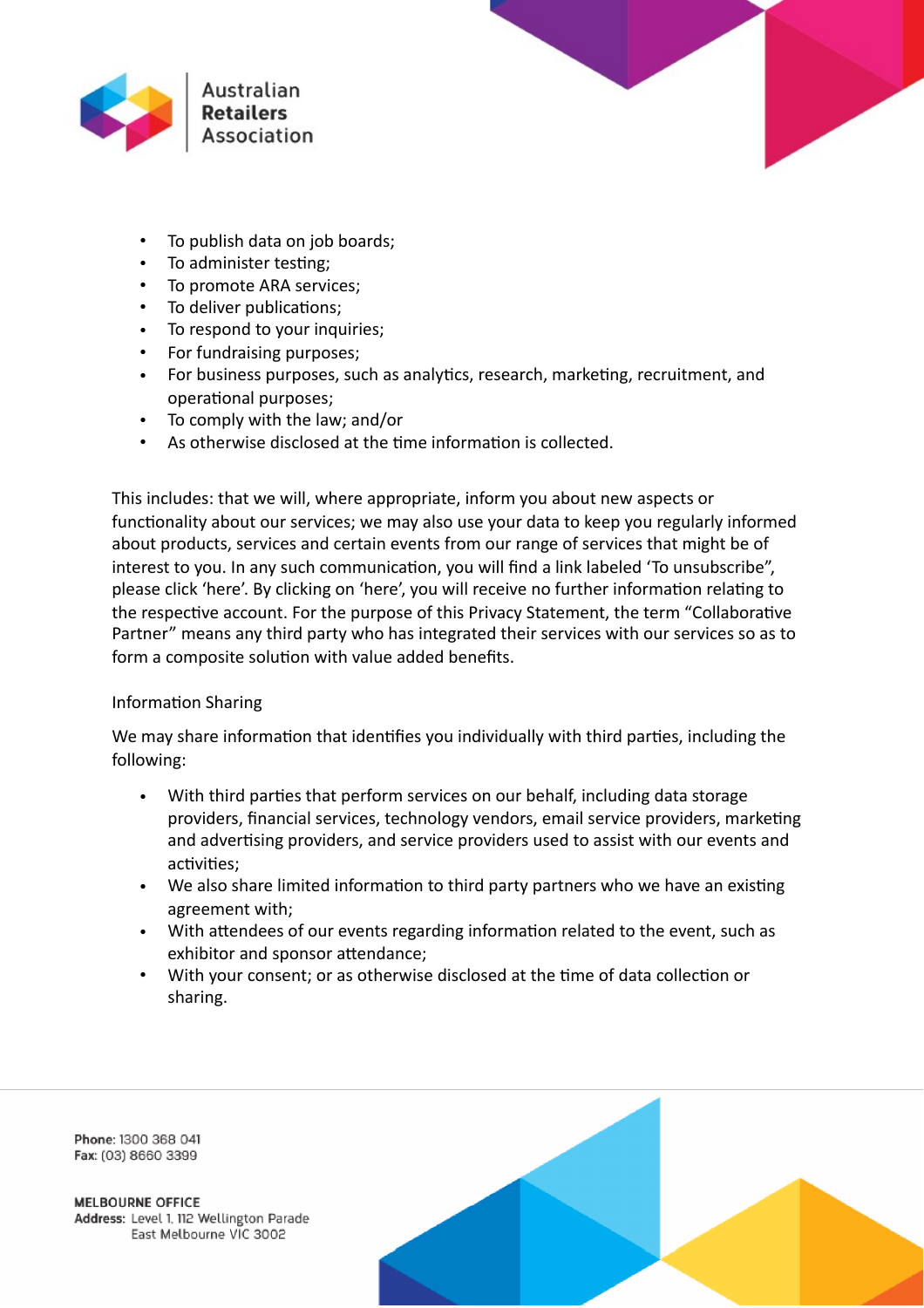

We will ensure that prior to engaging with any Collaborative Partner that they will agree to be bound by the provisions of this Privacy Statement.

## Third-Party Links

The Site may provide links to third-party websites or apps, including the ARA's social media accounts. We do not control the privacy practices of those websites or apps, and they are not covered by this privacy notice. You should review the privacy notices of other websites or apps that you use to learn about their data practices.

The Site may also include integrated social media tools or "plug-ins" such as social networking, photo sharing, and video streaming tools offered by third parties. If you use these tools to share personal information or you otherwise interact with social media features on the Site, those social media companies may collect information about you and may use and share such information in accordance with your account settings, including by sharing such information with the general public. Your interactions with third-party social media companies and the use of their features are governed by the privacy policies of the social media companies that provide those features. We encourage you to carefully read the privacy policies of any social media accounts you create and use.

### 1.4 Remarketing

We retain the right to use technology that enables users who have already visited our online services and shown interest in our services to see targeted communications from us. This may include, by way of example: Google's remarketing technology; conversion tracking service of Twitter; and Facebook SDK and any other social media services that we may select from time to time. These communications will be displayed using cookies.

Cookies are text files containing small amounts of information which is downloaded to your secondary memory such as your hard-drive of SSD card or to your browser's memory when you visit one of our sites. Cookies are useful because they help arrange the content and layout of our sites and allow us to recognise those computers or other devices that have been to our sites before. Cookies do many different jobs, such as allowing our websites to remember your preference settings and helping us to enhance the usability and performance of our sites and your experience using them

Phone: 1300 368 041 Fax: (03) 8660 3399

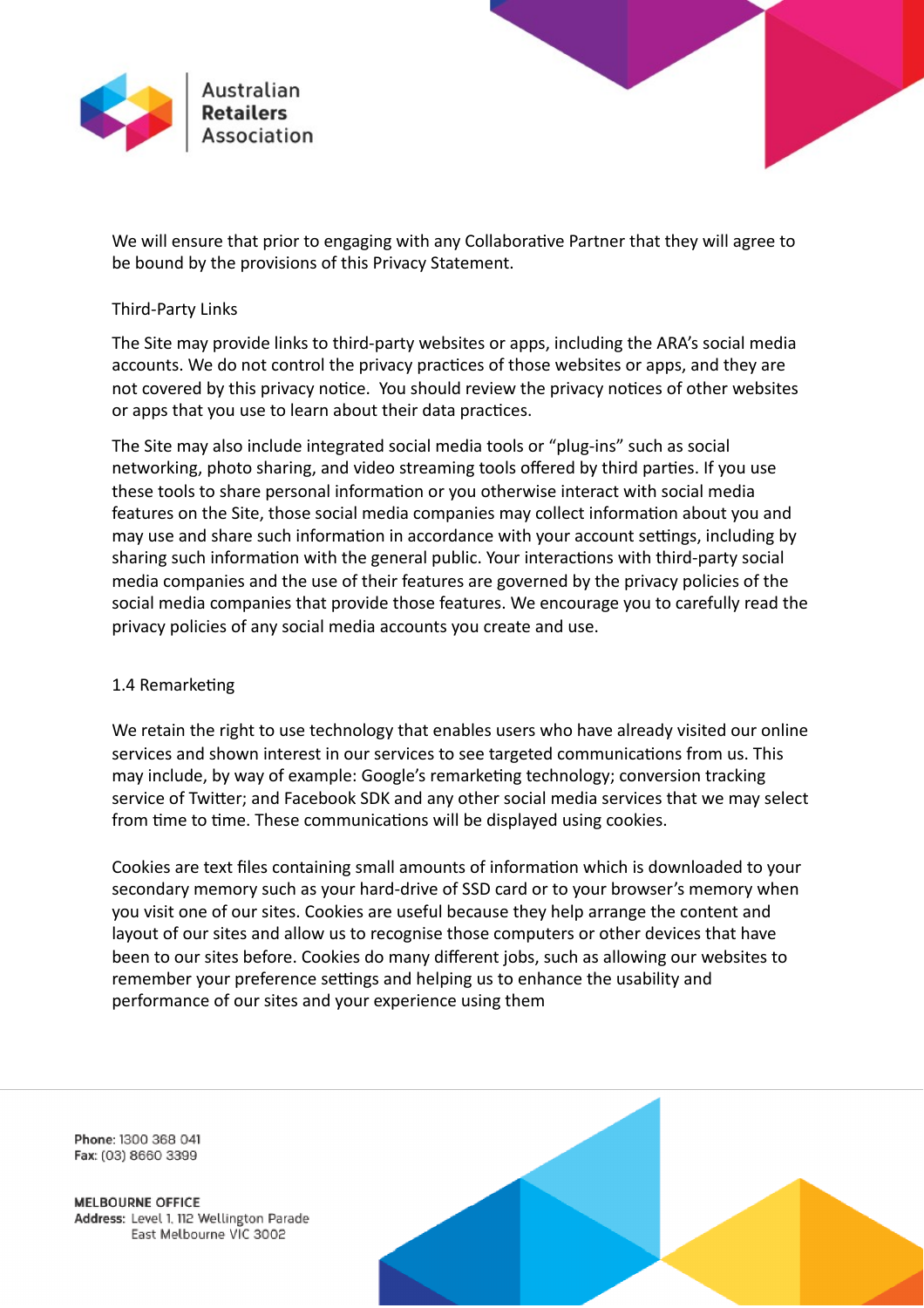

The types of cookie that may be used on our sites can be put into 1 of 4 categories: Strictly Necessary, Performance, Functionality & Profile and Advertising.

#### Setting your cookie preference

You have the ability to accept or decline cookies. Most internet browsers automatically accept cookies, but you can usually modify your browser settings to decline cookies or to notify you when a cookie is being placed on your computer. If you choose to decline cookies, you may not be able to fully experience the features of our sites or other websites that you visit. 

## 1.5 Email and all other communication

We will collect and handle your personal information in accordance with the Information Privacy Act 1989 (Cth). Our Internet Service Provider may monitor email traffic for system trouble shooting and maintenance purposes only. We will keep secure all correspondence in whatever form which contains personal information.

### 1.6 Security

This site may contain links to other websites. The Australian Retailers Association is not responsible for the privacy or security practices or the content of such websites. We process information collected from you according to the Australian Signals Directorate guidelines http://www.asd.gov.au/infosec/ on data protection.

### Changes to this Policy

We reserve the right to make changes to this privacy policy from time to time for any reason. We will accordingly make those changes and display those changes on this website. This privacy statement was last amended in October 2018.

#### Your Choices

To opt-out of our e-mail communications or to cancel your subscription to a newsletter, you can use the link provided at the bottom of each email message. You can also change your communication preferences by emailing info@retail.org.au

#### Contact us about privacy

If you would like to contact us as regards to anything concerning this privacy policy or if you think that we have breached any aspect of this privacy policy, then please contact us at info@retail.org.au 

Phone: 1300 368 041 Fax: (03) 8660 3399